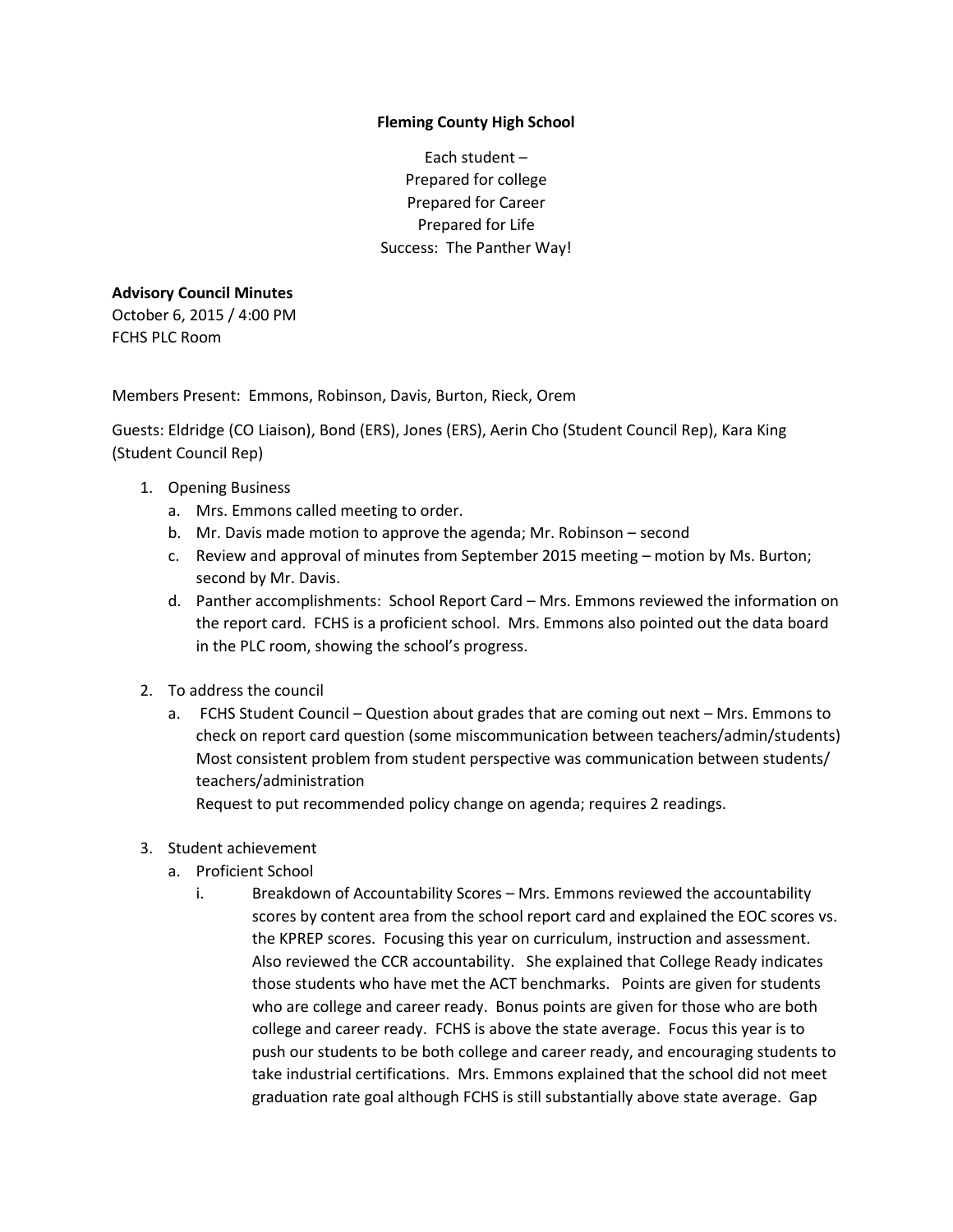information was reviewed with the council and discussed interventions such as Panther Prep and after school tutoring programs. There is much to celebrate as a school; but FCHS will keep working hard.

- 4. Planning
	- a. Benchmark 2<sup>nd</sup> Administration 9<sup>th</sup> grade taking the English 10 and will finish by Friday; math will be taking benchmarks as they get to them
	- b. MAP Testing for Winter will be setting window soon
	- c. Students who are enrolled in Panther Prep will be taking the ACT at district expense in December. This can determine students exiting the Prep class. Mrs. Emmons explained the importance of the ACT and meeting the benchmarks, especially what it means to the student in college.
- 5. Budget Review
	- a. Section 6 Allocation
		- i. 2015-16 Budget Revision

```
Mrs. Emmons reviewed the school activity fund budget/expenditures. Motion to 
approve by Mr. Davis and second by Mrs. Rieck.
```
- 6. Old Business
	- a. Advisory Consultation Training Re-schedule November 10 (3:30-7:00) with Julia Rawlings
- 7. New Business
	- a. Advisory Council By-Laws Mrs. Emmons provided and reviewed a proposed set of by laws for the council – First Reading; motion to approve first reading made by Mr. Robinson and second by Mrs. Orem.
	- b. Computer Lab Procedures 16.2 Mrs. Emmons presented a draft of the procedures for computer lab use. She explained the importance of having use policy due to the expense of the labs and the need to care for them – First Reading; motion to approve first reading made by Mr. Robinson and second by Mrs. Burton.
	- c. Tablet Procedures 16.3 Mrs. Emmons presented a draft of the procedures for the new tablets – First Reading; motion to approve first reading made by Mr. Davis and second by Mr. Robinson.
	- d. Work Based Learning Manual Students who go out and work in the community for various purposes explained by Mrs. Emmons and proposed as policy for FCHS advisory council. Mrs. Emmons to email the document to the members. Motion to approve the first reading of the Work Based Learning Manual made by Mr. Robinson and second by Mr. Davis.
	- e. 2015-16 Action Plan Updated Mrs. Emmons presented the updated action plan, which is addressed weekly.
	- f. KDE September Plus/Delta Mr. Bicknell (ERL) provided plus/delta to be shared with council.
	- g. Technology Centers that Work Report Mrs. Emmons presented the overview of the report from the site visit that took place in September.